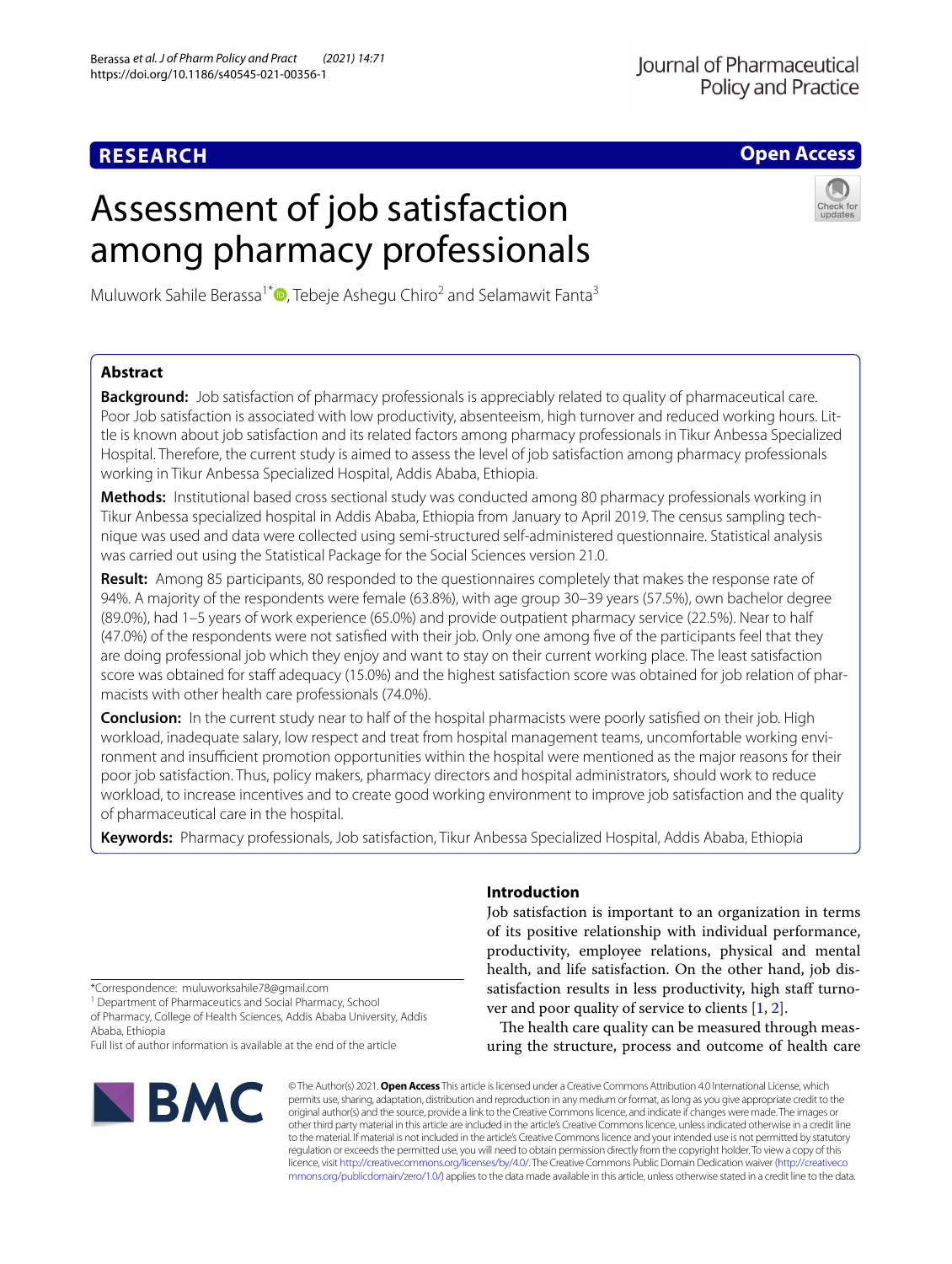system. The level of professionals' job satisfaction is one of the quality service indicators that have been widely used to measure the process aspect. Thus, determining the level of pharmacy professionals' job satisfaction give insight in to the quality of pharmaceutical care  $[3-5]$  $[3-5]$ .

Poor job satisfaction is associated with organizational factors and poor working environment, such as inadequate stafs, high work load, poor salary, poor welfare facilities, inadequate recognition and lack of professionalism. Treatment by administrative body and social interactions, including patient contact and colleges are also related to job satisfaction  $[6, 7]$  $[6, 7]$  $[6, 7]$  $[6, 7]$ .

In developing countries' health care system, health workers struggle to provide high-quality care to growing patient loads in increasingly challenging working conditions. Especially, in sub-Saharan Africa, pharmacists were facing shortages of supplies, poor compensation, inadequate management systems and heavy workloads [[8,](#page-5-6) [9](#page-5-7)].

The hospital Pharmacy professionals in Ethiopia provide pharmaceutical services, such as clinical pharmacy services; inventory and logistics management service; dispensing services in diferent units, such as outpatient, inpatient, and emergency unit [[10](#page-5-8)].

Ethiopia is sufering from serious pharmacy workforce scarcity; a study reporting pharmacist density of 2.38 per 100,000 populations which is the smallest number when compared to other African countries. Moreover, there is growing need for pharmacy professionals as the health care institutions continue to expand and the government looks for full implementation of clinical pharmacy service in Ethiopia  $[11-13]$  $[11-13]$  $[11-13]$ . On top of those problems, reports from diferent parts of Ethiopia indicated poor job satisfaction among pharmacy professionals due to inadequate compensation, inadequate management systems, heavy workloads, and lack of technical support among others [[11,](#page-5-9) [13](#page-5-10)].

Hence, it is important to measure the level of pharmacy professionals' job satisfaction to improve the quality of pharmaceutical care services. Since there is no published study on the level of pharmacy professionals job satisfaction in Tikur Anbessa specialized hospital, the results of the present study will give good opportunity for hospital management and other policy makers to take corrective action based on the information generated.

## **Methods**

#### **Study setting and period**

A facility based cross-sectional study was conducted in Tikur Anbessa specialized Hospital (TASH) from January to April 2019. The Hospital is located in central Addis Ababa near to the Emigration office. TASH is the largest referral Hospital in the country and is a University teaching Hospital in both clinical and preclinical disciplines. It provides a full range of health care services including outpatient, inpatient, surgical, referral and teaching medical services that are not available in other public or private institutions. The Hospital has about 700 beds and provides health care services for 370,000– 400,000 clients per year. It has 913 academic stafs, 1204 health care professionals and 900 administrative stafs. There are 85 pharmacy professionals working in the hospital.

#### **Study population**

All health care professionals, working in Tikur Anbessa specialized Hospital, were the source population. All pharmacy professionals working in the study hospital during the study period and volunteered to fll the questionnaire were included in the study. Newly recruited pharmacy professionals with less than 6 month work experience were excluded from the study.

## **Data collection tools and procedures**

To assess the level of pharmacy professionals' job satisfaction, a self-administered semi-structured questionnaire was employed. The questionnaire was adapted from previous similar studies [\[14,](#page-5-11) [15](#page-5-12)]. It contains two sections; socio-demographic characteristics of pharmacy professionals and the level of pharmacy professionals' job satisfaction. The main domains included in the later section were items designed to assess satisfaction with physical working environment, inter-professional interaction and satisfaction with incentives and recognition. A fve-point Likert scale, value ranging from 1 (strongly disagree) to 5 (strongly agree), was used to rate the questions. Since all except one (my formal education overqualifed me for my job) of the statements were positively worded, smaller mean values was considered as lesser satisfaction. The questionnaire was prepared in simple English to make it clear and easy to understand. The questionnaire was pre-tested and all the necessary amendments were made in the structure of the instrument before the actual data collection. The collected data were checked for completeness and analyzed using Statistical Package for the Social Sciences (SPSS) Version 21. Data were described using proportion, mean and standard deviation. Respondents with an average score of less than mean value were classifed as dissatisfed and those with an average score of mean value and above were considered as satisfed [[16](#page-5-13), [17\]](#page-5-14).

## **Result**

#### **Socio‑demographic characteristics of the participants**

Among 85 participants, 80 responded to the questionnaires appropriately that makes the response rate of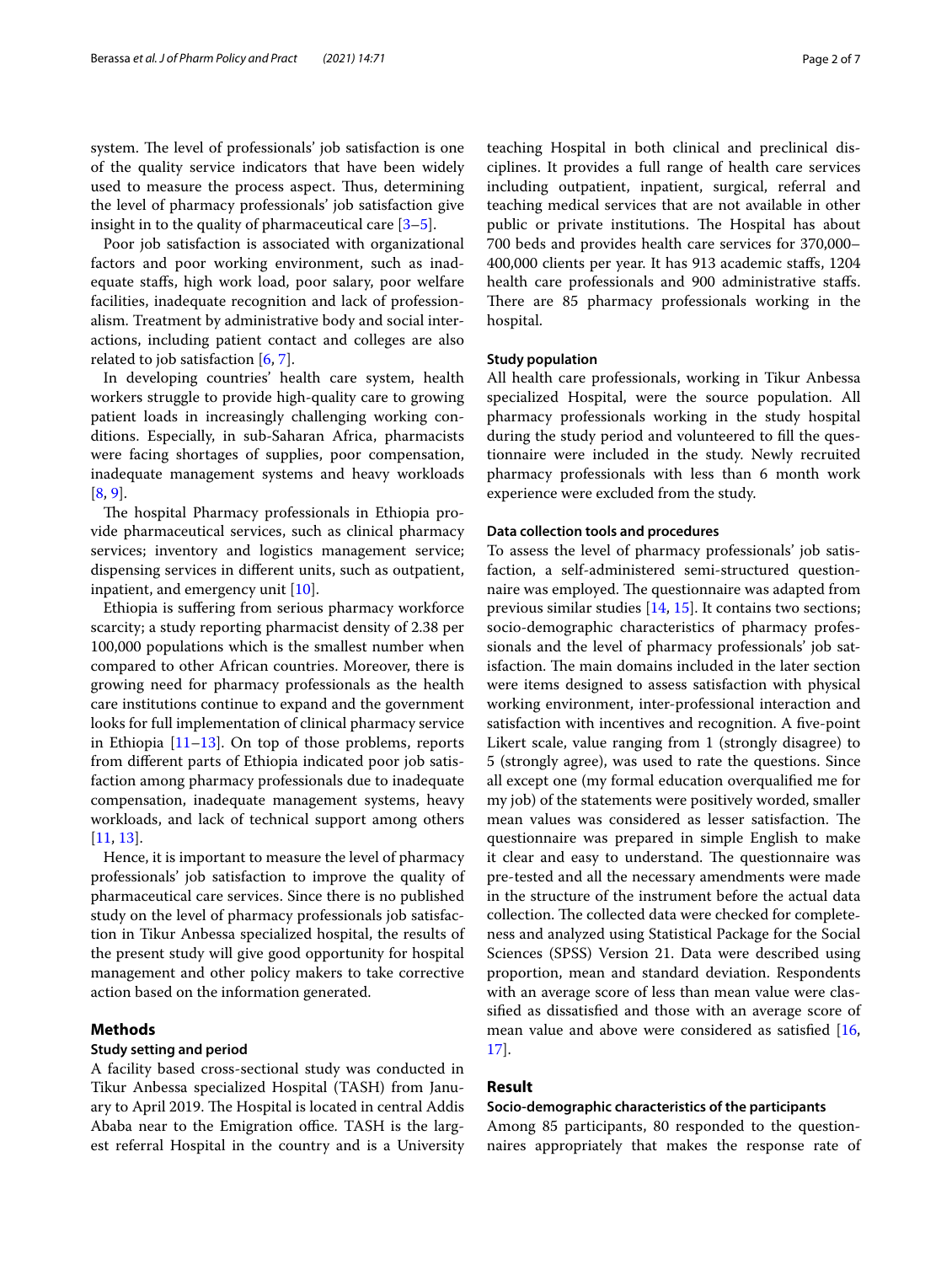| <b>Variables</b>        |                                         | Number (%) |
|-------------------------|-----------------------------------------|------------|
| Sex                     | Male                                    | 29 (36.2)  |
|                         | Female                                  | 51 (63.8)  |
| Age                     | $20 - 29$                               | 11(13.8)   |
|                         | $30 - 39$                               | 46 (57.5)  |
|                         | >39                                     | 23 (28.8)  |
| Religion                | Muslim                                  | 12(15.0)   |
|                         | Orthodox                                | 49 (61.3)  |
|                         | Protestant                              | 17(21.2)   |
|                         | Other                                   | 2(2.5)     |
| Ethnicity               | Amhara                                  | 30(37.5)   |
|                         | Oromo                                   | 25(31.2)   |
|                         | Tigre                                   | 6(7.5)     |
|                         | Other                                   | 19 (23.8)  |
| Year of experience      | $1 - 5$                                 | 52 (65)    |
|                         | $6 - 10$                                | 23 (28.8)  |
|                         | $11 - 15$                               | 1(1.2)     |
|                         | Greater than 15                         | 4(5.0)     |
| Highest academic degree | Degree                                  | 71 (88.8)  |
|                         | Master                                  | 9(11.2)    |
| Working unit            | Outpatient including ARV pharmacy       | 20(25.0)   |
|                         | Administrative and logistics management | 16 (20.0)  |
|                         | Inpatient                               | 13 (16.3)  |
|                         | Oncology                                | 10(12.5)   |
|                         | Diabetic mellitus                       | 5(6.2)     |
|                         | Emergency                               | 5(6.2)     |
|                         | Operation and intensive care unit       | 6(7.5)     |
|                         | Clinical pharmacy                       | 3(3.8)     |
|                         | Gynecology                              | 2(2.5)     |
|                         |                                         |            |

<span id="page-2-0"></span>**Table 1** Socio-demographic characteristics of pharmacy professionals working in Tikur Anbesa specialized hospital, Addis Ababa, Ethiopia, 2019 (*n*=80)

94.0%. Majority of the respondents were female (63.8%), with age group 30–39 (57.5%), bachelor degree (89.0%), 1–5 years of work experience (65.0%) and provide outpatient pharmacy service (22.5%) (Table [1](#page-2-0)).

## **Job satisfaction among pharmacy professionals**

Satisfaction with working environment, professional interaction, incentives and recognition were assessed as the main domains of pharmacy professionals' job satisfaction. When all the three domains are considered, near to half (47.0%) of the respondents were poorly satisfed with their job.

When satisfaction level within each category was consider, near to three ffth (58.0%) of the pharmacy professionals were not satisfed with working environment. Majority (83.8%) of the respondents reported that their work load is too high and 60.0% of them stated that environmental working conditions such as lighting, air condition and toilet facilities were inadequate. On the other hand almost three fourth (74.0%) of the pharmacy professionals were satisfed in job relation they have with other health care professionals (Table [2](#page-3-0)).

When incentive and recognition related issues are concerned, nearly to half of the pharmacy professionals (51.0%) were not satisfed. More than four in fve (81.2%) of the respondents were poorly satisfed with their salary and almost half of them (47.5%) think that their formal education is overqualifed them for their current job. Only one in fve (20.0%) of the participants feel that they are doing professional job which they enjoy and willing to continue the current job in future too, since they feel their talents are not fully utilized (Table [2](#page-3-0)).

The main reasons mentioned for pharmacy professionals dissatisfaction were high work load (83.8%), inadequate salary (81.2%), low respect and treat from hospital management teams (67.5%), inappropriate working environment (60.0%), and insufficient promotion opportunities within the hospital (46.2%) (Table [3](#page-3-1)).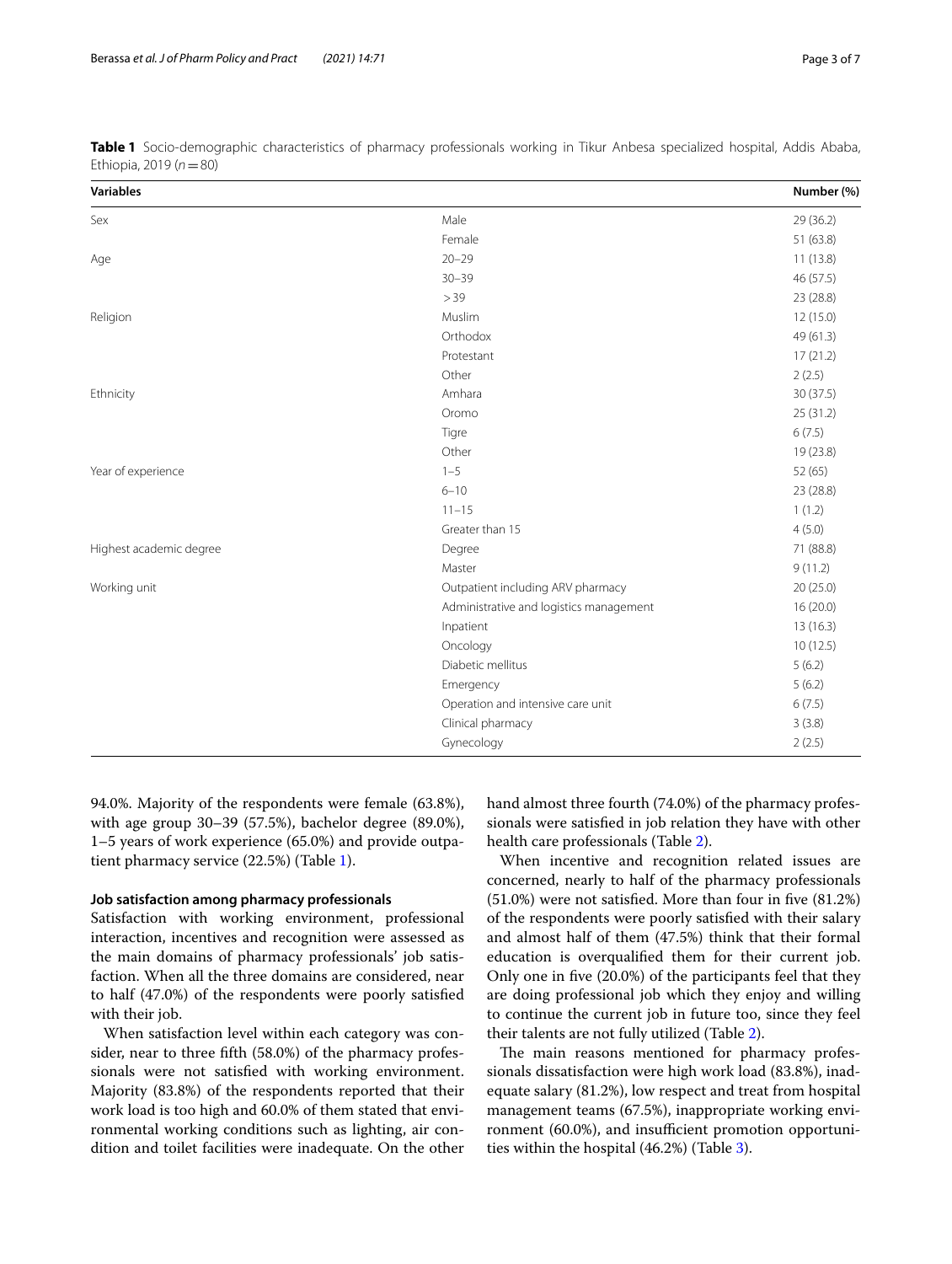<span id="page-3-0"></span>**Table 2** Overall job satisfaction of pharmacy professionals working in Tikur Anbesa Specialized Hospital based on work environment, Addis Ababa, Ethiopia, 2019 (*n*=80)

| Items                                                                                                  | <b>Strongly disagree</b><br>No. (%) | <b>Disagree</b><br>No. (%) | <b>Neutral</b><br>No. (%) | Agree<br>No. (%) | <b>Strongly</b><br>agree<br>No. (%) |
|--------------------------------------------------------------------------------------------------------|-------------------------------------|----------------------------|---------------------------|------------------|-------------------------------------|
| Working environment                                                                                    |                                     |                            |                           |                  |                                     |
| The opportunity for promotion within the hospital, where I currently work is good                      | 17(21.2)                            | 20(25.0)                   | 12(15.0)                  | 18(22.5)         | 13(16.3)                            |
| Employees have sufficient amount of freedom to decide how they do their work in the<br>pharmacy        | 17(21.2)                            | 21(26.3)                   | 8(10.0)                   | 26(32.5)         | 8(10.0)                             |
| Staffing is adequate; enough employees are hired to cover the workload in the phar-<br>macy            | 40 (50.0)                           | 27 (33.8)                  | 1(1.2)                    | 6(7.5)           | 6(7.5)                              |
| My supervisor has an adequate knowledge to perform his duties                                          | 28 (35.0)                           | 8(10.0)                    | 23(28.7)                  | 13(16.3)         | 8(10.0)                             |
| There is suitable working environment (such as space, ventilation, lighting, facilities to<br>hygiene) | 27(33.8)                            | 21(26.3)                   | 9(11.2)                   | 20(25.0)         | 3(3.7)                              |
| The hospital management respects and treats professionals                                              | 26(32.5)                            | 28 (35.0)                  | 17(21.2)                  | 4(5.0)           | 5(6.3)                              |
| Professional interaction                                                                               |                                     |                            |                           |                  |                                     |
| Physicians consult me on professional Matters                                                          | 13(16.3)                            | 23 (28.7)                  | 14(17.5)                  | 25(31.2)         | 5(6.3)                              |
| Physicians cooperate when I communicate "job-related" matters with them                                | 6(7.5)                              | 16(20.0)                   | 20(25.0)                  | 30 (37.5)        | 8(10.0)                             |
| My fellow employees (staff working with me) treat me with professional respect                         | 6(7.5)                              | 5(6.3)                     | 10(12.5)                  | 44 (55.0)        | 15(18.7)                            |
| The people with whom I work are friendly                                                               | 4(5.0)                              | 4(5.0)                     | 9(11.2)                   | 37(46.3)         | 26(32.5)                            |
| Nurses cooperate when I communicate "job-related" matters with them                                    | 6(7.5)                              | 6(7.5)                     | 13(16.3)                  | 46 (57.5)        | 9(11.2)                             |
| Nurses often initiate consultations with me on professional matters                                    | 6(7.5)                              | 6(7.5)                     | 21(26.3)                  | 45 (56.2)        | 2(2.5)                              |
| I am satisfied with the "on-the-job" relationships I have with others                                  | 14(17.5)                            | 16(20.0)                   | 8(10.0)                   | 32 (40.0)        | 10(12.5)                            |
| The lay person is knowledgeable about the level of education of pharmacists                            | 15 (18.7)                           | 21(26.3)                   | 23 (28.7)                 | 18 (22.5)        | 3(3.8)                              |
| Incentive and recognition                                                                              |                                     |                            |                           |                  |                                     |
| My salary is appropriate                                                                               | 44 (55.0)                           | 21(26.2)                   | 4(5.0)                    | 6(7.5)           | 5(6.3)                              |
| My talents are fully utilized on my job                                                                | 18(22.5)                            | 26 (32.5)                  | 15 (18.7)                 | 17(21.3)         | 4(5.0)                              |
| My formal education overqualified me for my job                                                        | 9(11.3)                             | 18(22.5)                   | 15(18.7)                  | 24 (30.0)        | 14(17.5)                            |
| All things considered, I am satisfied with my job                                                      | 23(28.7)                            | 28 (35.0)                  | 8(10.0)                   | 19 (23.8)        | 2(2.5)                              |
| I am willing to continue the current job in future too                                                 | 18(22.5)                            | 25(31.3)                   | 16 (20.0)                 | 15(18.7)         | 6(7.5)                              |
| The time goes by quickly while I am at work                                                            | 17(21.3)                            | 14(17.5)                   | 8(10.0)                   | 30 (37.5)        | 11(13.7)                            |
| I often leave work with a feeling that I'm doing professional job which I enjoy                        | 16(20.0)                            | 31 (38.7)                  | 17(21.3)                  | 9(11.3)          | 7(8.7)                              |
| Knowing what I know now, if I had to decide all over again, I would still choose phar-<br>macy         | 17(21.3)                            | 14(17.5)                   | 12 (15.0)                 | 25 (31.2)        | 12(15.0)                            |
| If my children were interested in pharmacy, I would encourage them to pursue it as a<br>career         | 14(17.5)                            | 17(21.3)                   | 10(12.5)                  | 23 (28.7)        | 16(20.0)                            |

<span id="page-3-1"></span>**Table 3** Factors afecting job satisfaction of pharmacy professionals working in Tikur Anbesa Specialized Hospital, Addis Ababa, Ethiopia, 2019

| <b>Reasons for dissatisfaction</b>                                                               | Number (%) |  |  |
|--------------------------------------------------------------------------------------------------|------------|--|--|
| High work load                                                                                   | 67(83.8)   |  |  |
| Inadequate salary                                                                                | 65 (81.2)  |  |  |
| Low respect and treat from hospital management teams                                             | 54 (67.5)  |  |  |
| Inappropriate working environment (such as space, ventilation, lighting, facilities and hygiene) | 48 (60.0%) |  |  |
| Lack of freedom to decide how they do their work in the pharmacy                                 | 38 (47.5%) |  |  |
| Insufficient promotion opportunities                                                             | 37(46.2)   |  |  |

## **Discussion**

Job satisfaction is important to an organization in terms of its positive relationship with individual performance, productivity, employee relations, physical and mental

health and life satisfaction. On the other hand, job dissatisfaction results in less productivity, high staff turnover and poor quality of service to clients [\[1](#page-5-0), [2\]](#page-5-1).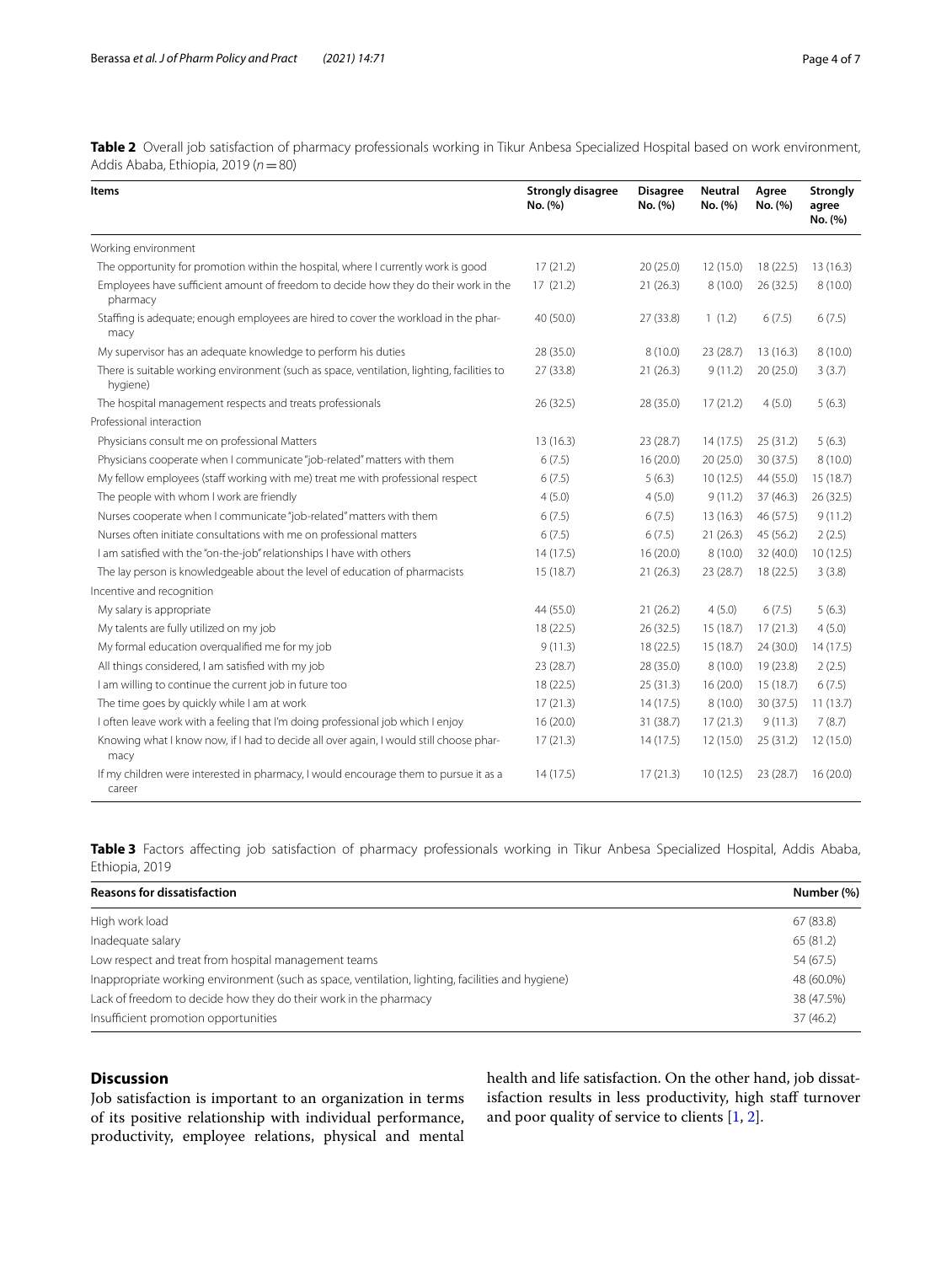This study attempted to assess job satisfaction of pharmacy professionals working in Tikur Anbessa Specialized Hospital. Slightly more than half (53.0%) of the respondents were satisfied with their job (a mean score  $3.1 \pm 1.1$ ) measured out of five. This finding is consistent with a study conducted on job satisfaction scale of pharmacist in Ethiopia with a mean score of  $3.0 \pm 1.11$  [[11\]](#page-5-9) and a result from University of Gondar Referral Hospital (54.0%) [\[18](#page-5-15)].

However, the current fnding is lower than the results from studies conducted on the assessment of job satisfaction among pharmacy professionals in south west Ethiopia (60.8%) and Zimbabwe, with mean score of 3.81 out of five  $[8, 19]$  $[8, 19]$  $[8, 19]$  $[8, 19]$ . The probable reason for the difference might be the participants in south west Ethiopia and Zimbabwe includes pharmacy professionals from diferent settings such as private health facilities, industries and community pharmacies in addition to hospital pharmacy. The other reason might be people in Addis Ababa may expect more compared with people in south west Ethiopia, where they are better than local residents. Job satisfaction is a key factor afecting professional motivation and productivity, since satisfed workers are in better position to deliver the service to the expected standard. Consequently, it is very important for the hospital management to look deep in to the case and take appropriate measures.

In the current study, lesser satisfaction was scored for working environment and personal outlook domains than professional interaction. More than half (58.0%) of the respondents were not satisfed with working environment. This is consistent with a study conducted in eastern Ethiopia, where 52% of the pharmacy professionals were dissatisfed with the physical working environment [[20\]](#page-5-17). However, this fnding is lower than a study from China, where 90% of the participants were satisfed with their working environment  $[21]$  $[21]$ . This might be related to low socio-economic status of Ethiopia, high work load, poor hospital administrations and low payment to the pharmacist.

In the present study high workload, inadequate salary, low respect and treatment from hospital management teams, uncomfortable working environment and insuffcient promotion opportunities within the hospital were mentioned as the main reasons for pharmacy professionals' dissatisfaction. The finding of this study is comparable to the previous studies on the assessment of job satisfaction among pharmacy professionals in East Ethiopia, South-west Ethiopia and Saudi Arabia, that indicated low salary, high workload, inadequate training and education opportunities, insufficient promotion opportunities, lack of incentive, poor interaction with other health care team members and poor health institution infrastructure as the main factors for job dissatisfaction  $[22-24]$  $[22-24]$ . Hence, hospital pharmacy coordinator and hospital managers should use diferent techniques to decrease the work load on the pharmacist and to increase efficiency of pharmacy workforce.

Similar to research fndings from Saudi Arabia, our study revealed that more than four in fve (81.2%) of the pharmacists were least satisfed by the amount of payment they get for their work [[23\]](#page-5-21). Salary increment was adopted as a strategy to address shortages and this combined with attractive job opportunities led to a subsequent increase in the number of students and graduates in America [[25](#page-6-0)]. In support to this, a study conducted in East Ethiopia revealed that improving salary, good management and better career development as motivational factor to increase satisfaction and to decrease health professional migration [\[24\]](#page-5-20).

Barely 26% of the study participants think that their talents are fully utilized on their job and willing to continue the current job in future too, which is an alarming that may lead to high turnover rates and withdrawal from the labor market. This is in agreement with a study conducted in Saudi Arabia, where only 34% of the hospital pharmacist considered spending the remainder of their career in their current job [\[23](#page-5-21)]. One possible explanation to the present fnding could be the existing role of pharmacists in the hospital setting mainly focusing on product oriented function. Hence, pharmacists in hospital might perceive that they are using their skills to a lesser extent than their peers employed in the other settings. According to Kahaleh and Gaither, the ability to utilize professionals' skill was identifed as the most important factor in their perception of the ideal job [\[26](#page-6-1)]. In general, in an efort to enhance coverage and quality of pharmaceutical services, hospital pharmacy managers should focus on altering the job to provide greater use of skills and abilities to provide increased challenge in the work.

#### **Limitations of the study**

This research was limited to pharmacy professionals working in Tikur Anbessa Specialized Hospital, so care should be taken while generalizing the result to all pharmacy professionals working in diferent sectors. In addition, the data may also be subjected to bias, since the data were collected using self-administered questionnaire.

## **Conclusions**

Finding from this study indicated that near to half of the hospital pharmacists were poorly satisfed on their job. High workload, inadequate salary, low respect and treat from hospital management teams, uncomfortable working environmental and insufficient Promotion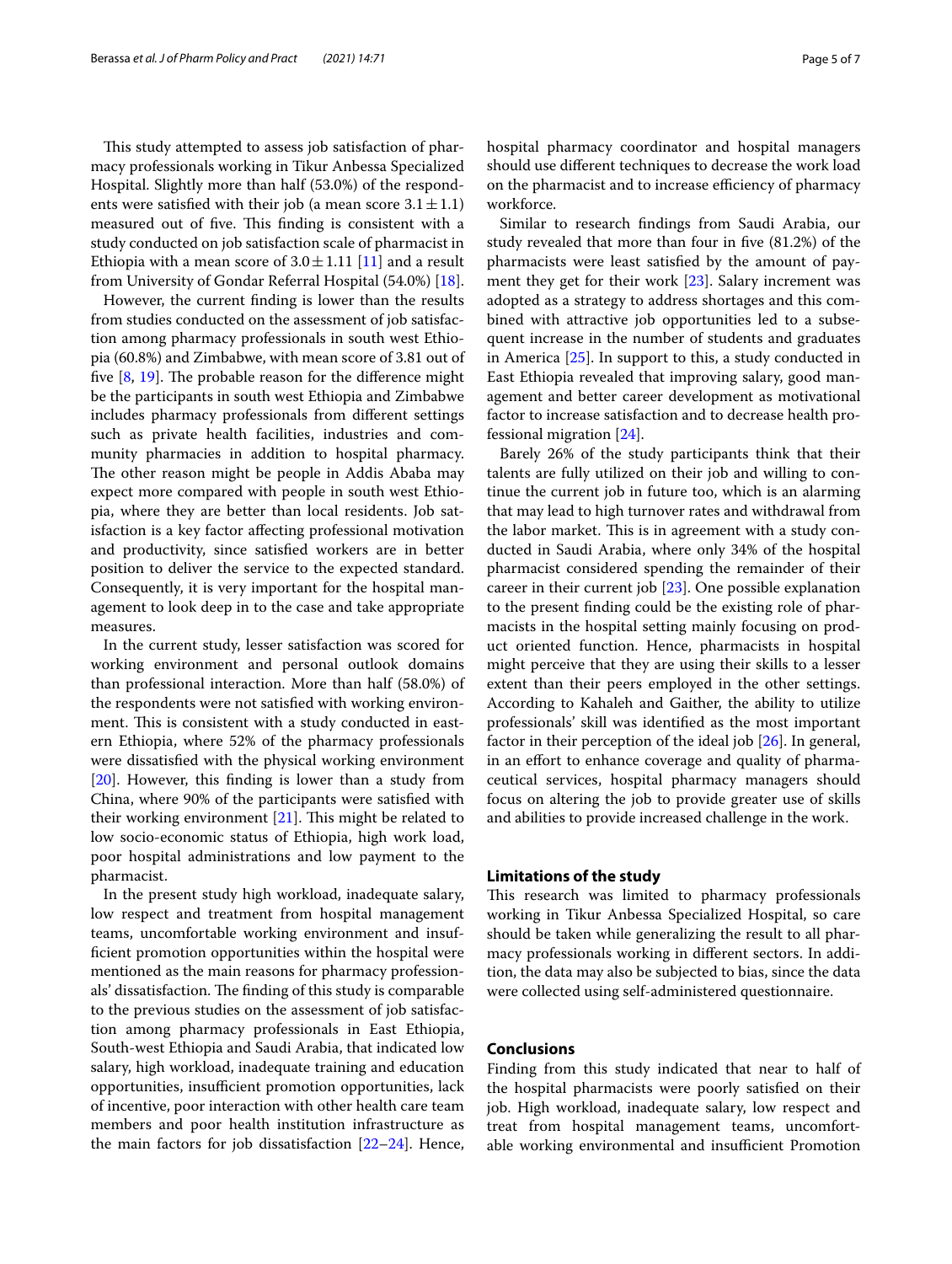opportunities within the hospital were mentioned as the major reasons for Hospital pharmacists' dissatisfaction. Thus, policymakers, pharmacy directors and hospital administrators, should work to reduce workload, to increase incentives and to create good working environment to improve job satisfaction and the quality of pharmaceutical care in the hospital.

#### **Abbreviations**

TASH: Tikur Anbessa Specialized Hospital; ARV: Antiretroviral.

#### **Supplementary Information**

The online version contains supplementary material available at [https://doi.](https://doi.org/10.1186/s40545-021-00356-1) [org/10.1186/s40545-021-00356-1](https://doi.org/10.1186/s40545-021-00356-1).

<span id="page-5-22"></span>**Additional fle 1: Annex 1.** Part I: Socio-demographic characteristic. Part II: Questions on pharmacy professionals' level of job satisfaction. Part III: Questions related to pharmacy professionals opinion on factors related to job satisfaction.

#### **Acknowledgements**

The authors are grateful to Addis Ababa University for initiation of undertaking this research. Our thanks also go to the data collectors and the pharmacy professionals who participated in the study. We also acknowledge Tikur Anbessa Specialized Hospital management bodies for their cooperation during the data collection period.

#### **Authors' contributions**

All authors participated starting from the conception of the research idea to interpretation of the result and manuscript authorization. All authors have read and agreed to the fnal manuscript. All authors read and approved the final manuscript.

#### **Funding**

This research was conducted by fnancial support obtained from the researchers themselves.

#### **Availability of data and materials**

The data collection tools are attached as an additional supporting fle within the text. The data sets are available from the corresponding author on reasonable request (Additional fle [1:](#page-5-22) Annex 1).

## **Declarations**

#### **Ethics approval and consent to participate**

Ethical clearance and approval was obtained from Addis Ababa University, Research Ethics Review Committee. Formal letter was submitted to director of Tikur Anbessa Specialized Hospital before starting the study. The objectives beneft and risk of the study was explained to study participants to obtain their consent prior to distributing questionnaires by the data collectors. Coding was employed not to use the participant name and no reference was used in oral or written reports that could link participants to the research.

#### **Consent for publication**

Since there are no individual details in our result, consent for publication is not applicable.

#### **Competing interests**

The authors declare that they have no competing interest.

#### **Author details**

<sup>1</sup> Department of Pharmaceutics and Social Pharmacy, School of Pharmacy, College of Health Sciences, Addis Ababa University, Addis Ababa, Ethiopia. 2 <sup>2</sup>School of Nursing and Midwifery, College of Medicine and Health Sciences, Hawassa University, Hawassa, Ethiopia. <sup>3</sup> Alamata General Hospital, Raya Azebo Zone, Mekelle, Tigray Region, Ethiopia.

Received: 10 October 2020 Accepted: 4 August 2021

### **References**

- <span id="page-5-0"></span>Bhatnagar K, Srivastava K. Job satisfaction in health-care organizations. Ind Psychiatry J. 2012;21(1):75–8.
- <span id="page-5-1"></span>2. Tadese T, Mohamed A, Mengistie A. Assessment of factors infuencing job satisfaction among health care providers, federal police referral hospital, Addis Ababa, Ethiopia. Ethiop J Health Dev (EJHD). 2015;29(2):119–26.
- <span id="page-5-2"></span>3. Donabedian A. The quality of care. How can it be assessed? JAMA. 1988;260(12):1743–8.
- 4. Best M, Neuhauser D, Donabedian A. Father of quality assurance and poet. Qual Saf Health Care. 2004;13(6):472–3.
- <span id="page-5-3"></span>5. Nau D. Measuring pharmacy quality. J Am Pharm Assoc. 2009;49(2):154–63.
- <span id="page-5-4"></span>6. Clegg W. Psychology of employee lateness, absence and turnover. J Appl Psychol. 1993;68(1):88–101.
- <span id="page-5-5"></span>7. Freeman R. Job satisfaction as an economic variable. Am Econ Rev. 1978;68(2):135–41.
- <span id="page-5-6"></span>8. Amy H. Job satisfaction and morale in the Uganda health work force. Health Aff. 2009;28(5):865-75.
- <span id="page-5-7"></span>9. Rothman S, Coetzer E. The relationship between personality dimensions and job satisfaction. Manag Dyn J South Afr Inst Manag Sci. 2002;11(2):29–42.
- <span id="page-5-8"></span>10. Bilal AI, Tilahun Z, Gebretekle GB, Ayalneh B, Hailemeskel B, Engidawork E. Current status, challenges and the way forward for clinical pharmacy service in Ethiopian public hospitals. BMC Health Serv Res. 2017;17(1):359.
- <span id="page-5-9"></span>11. Gebremedhin BG, Teferi GF. Assessment of pharmacists workforce in Ethiopia. Ethiop J Health Dev. 2013;27:124–33.
- 12. Henok GT, Ousam AA, Abebe BM, Akshaya SB. Challenges and opportunities of clinical pharmacy services in Ethiopia: a qualitative study from healthcare practitioners' perspective. Pharm Pract. 2018;16(1):11–21.
- <span id="page-5-10"></span>13. Surur AS, Teni FS, Girmay G, Moges E, Tesfa M, Abraha M. Assessment of the structural and process aspects of pharmaceutical care at a university hospital in Ethiopia. J Pharm Bioallied Sci. 2015;7(2):97–102.
- <span id="page-5-11"></span>14. Eshetu E, Gedif T. Quality of pharmacy services in government hospitals in Addis Ababa, Ethiopia. Ethiop Pharm J. 2011;29:108–20.
- <span id="page-5-12"></span>15. Kerschen AM, Armstrong EP, Hillman TN. Job satisfaction among staff, clinical, and integrated hospital pharmacists. J Pharm Pract. 2006;19(5):306–12.
- <span id="page-5-13"></span>16. Sullivan GM, Artino AR. Analyzing and interpreting data from likert-type scales. J Grad Med Educ. 2013;5(4):541–2.
- <span id="page-5-14"></span>17. Norman G. Likert scales, levels of measurement and the "laws" of statistics. Adv Health Sci Educ Theory Pract. 2010;15(5):625–32.
- <span id="page-5-15"></span>18. Gedif G, Sisay Y, Alebel A, Belay YA. Level of job satisfaction and associated factors among health care professionals working at University of Gondar Referral Hospital, Northwest Ethiopia: a cross-sectional study. BMC Res Notes. 2018;11(1):824.
- <span id="page-5-16"></span>19. Ndlovu T, Gavaza P, Maponga C. The perception of Zimbabwean pharmacists of their overall job satisfaction and the factors associated with it. East Cent Afr J Pharm Sci. 2009;12(3):74–8.
- <span id="page-5-17"></span>20. Ayele Y, Hawulte B, Feto T, Basker G, Bacha Y. Job satisfaction among pharmacy professionals working in public hospitals and its associated factors, eastern Ethiopia. J Pharm Policy Pract. 2020;13(1):11–20.
- <span id="page-5-18"></span>21. Duan JJ, Li GC, Situ B, Tao JH. Survey of career identity and job satisfaction among young hospital pharmacists in Guangdong province, China. Afr J Pharm Pharmacol. 2011;5(3):386–92.
- <span id="page-5-19"></span>22. Ahmed SM, Tolera M, Angamo M. Assessment of job satisfaction among pharmacy professionals in Southwest Ethiopia. Int J Pharm Sci Res. 2013;4(6):2351–8.
- <span id="page-5-21"></span>23. Balkhi B, Alghamdi A, Alshehri N. Assessment of job satisfaction among hospital pharmacists in Saudi Arabia. J Pharm. 2017;7(5):34–40.
- <span id="page-5-20"></span>24. Jundi A, Mitikie G. Assessment of the magnitude, patterns and determinant factors of health worker migration from the public health sectors: a descriptive case study in East Hararghe zone of Oromiya, Eastern Ethiopia. Addis Ababa University Digital Librar; 2012.